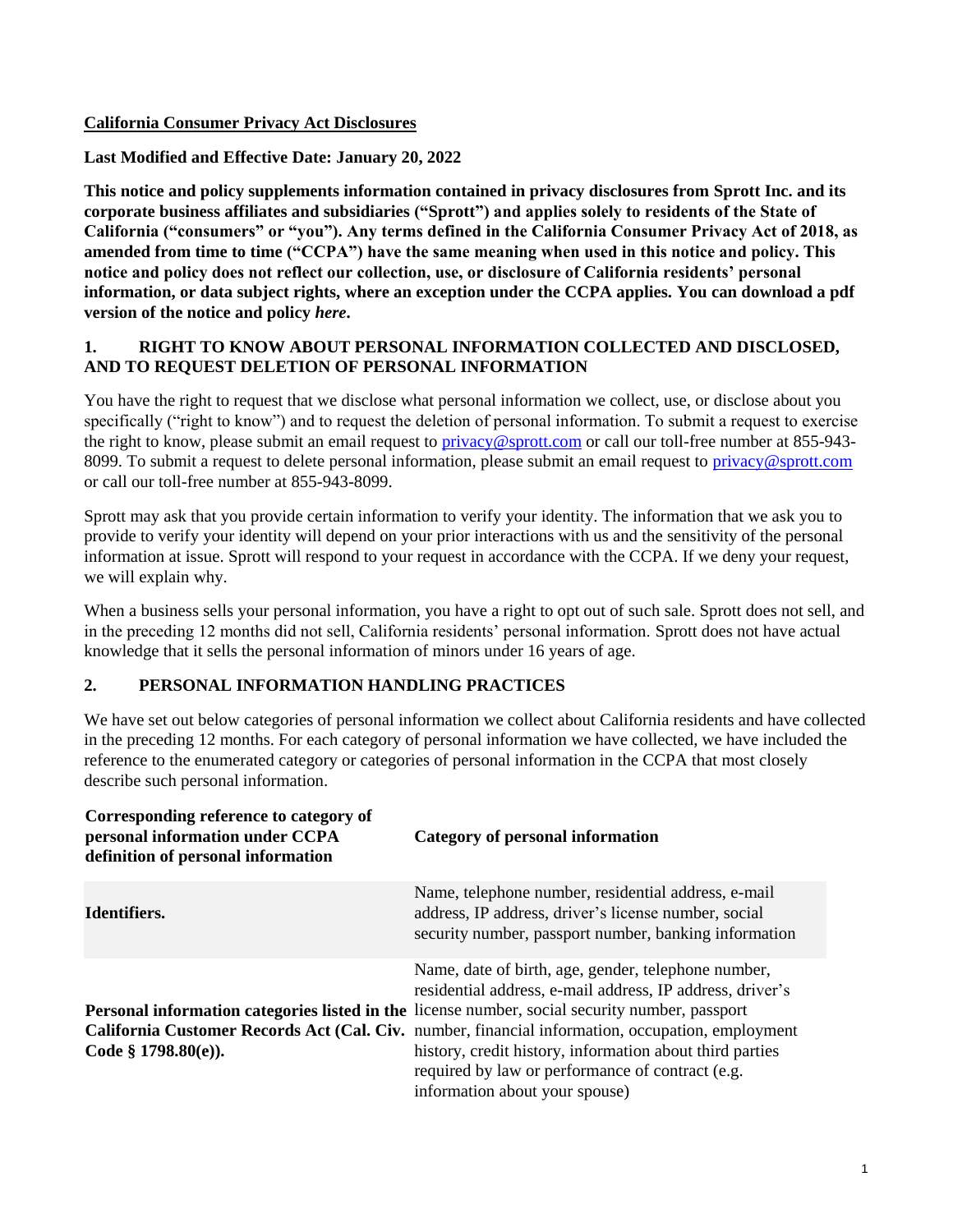| <b>Characteristics of protected classifications</b><br>under California or federal law.                                                                                                                                                                    | Gender, age                                                                                                                                                                                                                      |
|------------------------------------------------------------------------------------------------------------------------------------------------------------------------------------------------------------------------------------------------------------|----------------------------------------------------------------------------------------------------------------------------------------------------------------------------------------------------------------------------------|
| <b>Commercial information.</b>                                                                                                                                                                                                                             | Browsing history; investment and services history                                                                                                                                                                                |
| <b>Biometric Information.</b>                                                                                                                                                                                                                              | N/A                                                                                                                                                                                                                              |
| Internet or other electronic network activity<br>information, including, but not limited to,<br>browsing history, search history, and<br>information regarding a consumer's<br>interaction with an Internet Web website,<br>application, or advertisement. | IP address, domain name, browsing history, browser<br>type, settings, and capabilities, device type and settings,<br>operating system, network information, time of visit,<br>duration of visit, date and time stamps of actions |
| <b>Geolocation data.</b>                                                                                                                                                                                                                                   | IP location                                                                                                                                                                                                                      |
| Audio, electronic, visual, thermal, olfactory, $N/A$<br>or similar information.                                                                                                                                                                            |                                                                                                                                                                                                                                  |
| <b>Professional or Employment related</b><br>information.                                                                                                                                                                                                  | Occupation, employment history                                                                                                                                                                                                   |
| <b>Education information.</b>                                                                                                                                                                                                                              | <b>Education</b> history                                                                                                                                                                                                         |
| Inferences drawn from any of the<br>information.                                                                                                                                                                                                           | Predictions of behavior, interests, preferences, and needs                                                                                                                                                                       |

Sprott collects such information from the following categories of sources:

- **Directly from you**. For example, when you contact or request information from us including via the Sprott websites, when you create a Sprott account, or through meetings and telephone conversations with you.
- **Third Parties, including Service Providers.** For example, service providers that Sprott uses and other third parties that Sprott chooses to collaborate or work with, or your financial advisors or dealers that provide information to us on your behalf.
- **Using cookies and automatic collection methods**. Sprott and its service providers may collect information from the computer, tablet, phone, or other device that you install our mobile application on, that you use to access our websites, or that you use to open an email or click on an advertisement from Sprott. Sprott does not respond to "do not track signals."

Sprott collects, uses, retains, and discloses your personal information for the purposes described below:

- Establish your identity and verify the accuracy of your information, such as to confirm your identification;
- Provide you with our services, such as to; use the websites and execute your transactions; process, maintain and service your account(s); provide you with confirmations, tax receipts, proxy mailings, financial statements and other reports; enable service providers to perform the services offered on our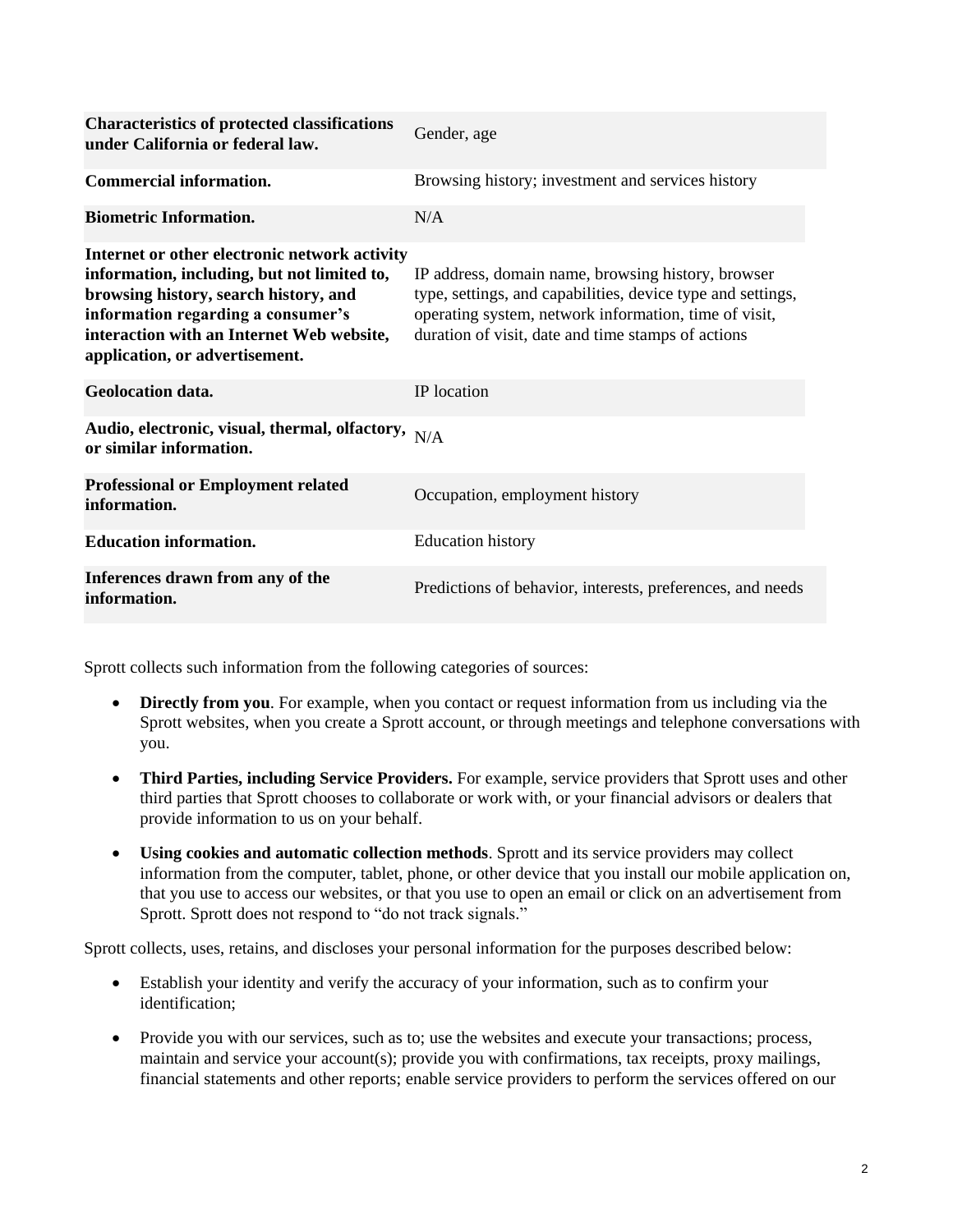websites; determine the suitability of our services for you and your eligibility for our services; market products and services that may be of interest to you;

- Register an account, manage user relationship, and communicate with you;
- Measure user engagement with the websites, and detect viewing history;
- Handle and record consumer rights requests, including opt-ins and opt-outs;
- Monitor, protect and improve Sprott security assets and resources, including devices, systems, customer data, infrastructure, and Sprott network;
- Prevent or detect fraud or criminal activity; and
- Comply with laws, regulatory requirements and to respond to lawful requests, court orders and legal processes.

# **3. SHARING OF PERSONAL INFORMATION**

In the preceding 12 months, Sprott disclosed the above categories of personal information to the following categories of third parties for a business purpose, in some cases as directed by you:

- **Sprott Affiliates and Subsidiaries.** For example, Sprott affiliates and subsidiaries may share business processes and common data systems.
- **Third parties and service providers that provide products or services to us**. For example, your financial advisors or dealers, or other financial service providers that facilitate transactions or operations on your behalf. Sprott may use third parties or service providers to help with auditing interactions and transactions with you, addressing security, fixing errors, advertising or marketing, maintaining accounts and providing customer service, internal research, verifying service quality or safety, document storage and shredding, and mail distribution.
- **Government regulatory authorities.** For example, we may be required to report your income to taxation authorities, or disclose your personal and business information to self-regulatory organizations, such as the U.S. Securities and Exchange Commission and the Financial Industry Regulatory Authority.

# **4. RIGHT TO NON-DISCRIMINATION FOR THE EXERCISE OF CCPA RIGHTS**

You may not be discriminated against because you exercise any of your rights under the CCPA in violation of California Civil Code § 1798.125.

# **5. AUTHORIZED AGENT**

You can designate an authorized agent to make a request under the CCPA on your behalf if:

- The authorized agent is a natural person or a business entity registered with the Secretary of State of California and the agent provides proof that you gave the agent signed permission to submit the request; and
- You directly confirm with Sprott that you provided the authorized agent with permission to submit the request.

If you use an authorized agent to submit a request to exercise your right to know or your right to request deletion, please provide any information Sprott requests to verify your identity. The information that Sprott asks you to